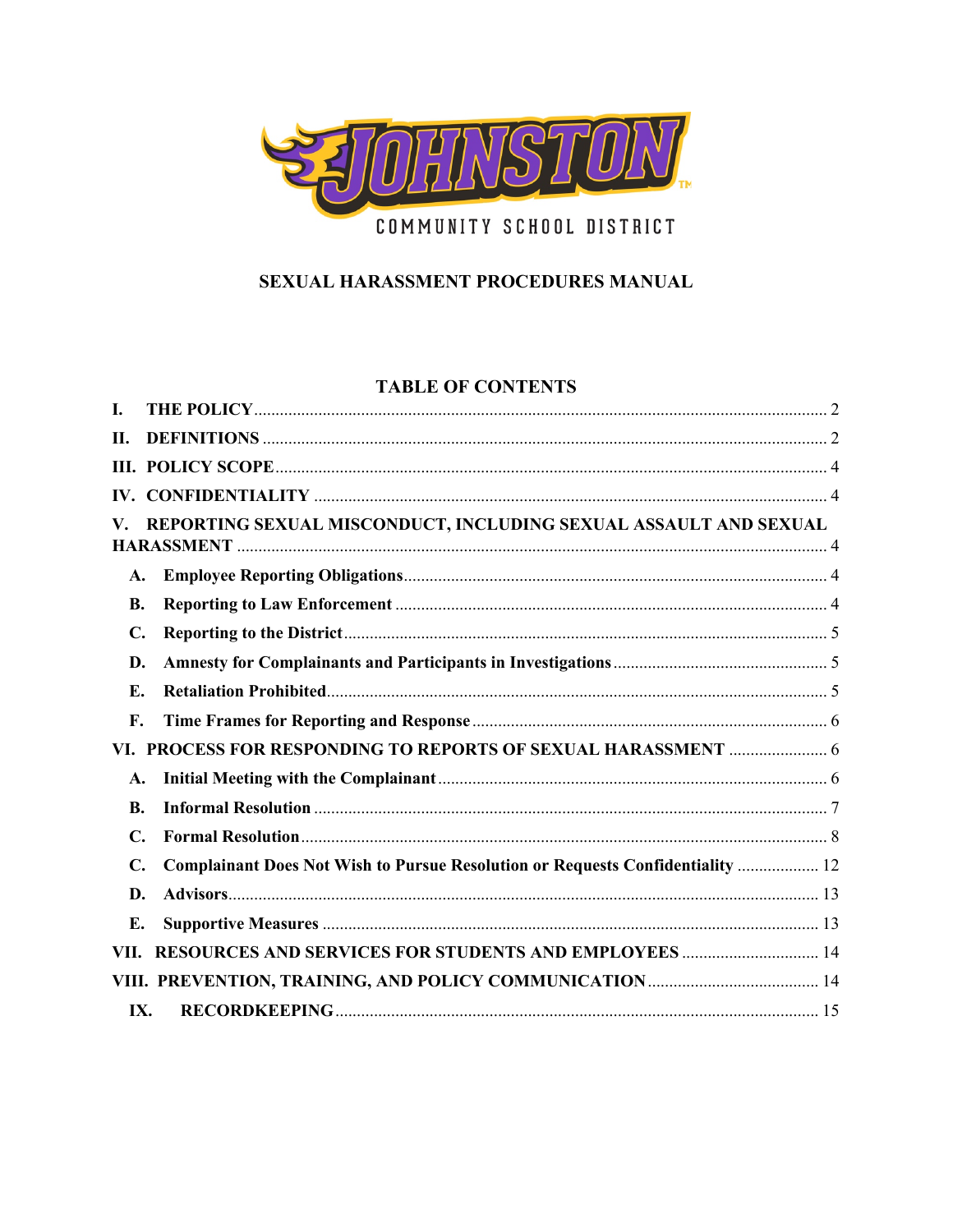# **I. THE POLICY**

In accordance with Title IX of the Education Amendments Act of 1972, the Johnston Community School District prohibits sex discrimination, including sexual harassment, against any individual participating in any education program or activity of the District. This prohibition on discrimination applies to students, employees, and applicants for employment. The Board authorizes the Superintendent to adopt procedures for any individual to report sex discrimination or sexual harassment, and for the investigation and resolution of such complaints.

Any individual with questions about the District's Title IX policy and procedures, or who would like to make a report or file a formal complaint of sex discrimination or sexual harassment may contact the District's designated Title Coordinator, Tara Owen ( $\frac{\tan \alpha}{\sin \alpha}$ ) ( $\frac{\tan \alpha}{\tan \alpha}$ ) and deputy backup coordinator Nikki Roorda (nikki.roorda@johnston.k12.ia.us).

The District will utilize this Policy and Procedure to respond to all claims of sex discrimination or sexual harassment as defined in Section II of this policy. If the District determines that a report or complaint does not allege conduct within the scope of Title IX, it may still proceed to investigate or respond to that report or complaint under any other applicable District policy or procedure.

# **II. DEFINITIONS**

- **A. Sexual harassment** means unwelcome behavior or conduct (physical, verbal, written, electronic) that is directed at someone because of that person's sex or gender, and that meets any of the following definitions:
	- 1. **"Quid Pro Quo" Harassment.** A District employee explicitly or implicitly conditions the provision of an aid, benefit, or service of the District on an individual's participation in unwelcome sexual conduct; **OR**
	- 2. **Hostile Educational/Work Environment.** Unwelcome conduct determined by a reasonable person to be so severe, pervasive, and objectively offensive that it effectively denies a person equal access to the District's education program or activity; **OR**
	- 3. **Sexual assault.** An offense that meets the definition any one of the following offenses:
		- o Rape: the penetration, no matter how slight, of the vagina or anus, with any body part or object, or oral penetration by a sex organ of another person without consent of the victim;
		- o Fondling: the touching of the private body parts of another person for the purpose of sexual gratification without consent of the victim;
		- o Incest: sexual intercourse between persons who are related to each other within the degrees wherein marriage is prohibited by law; or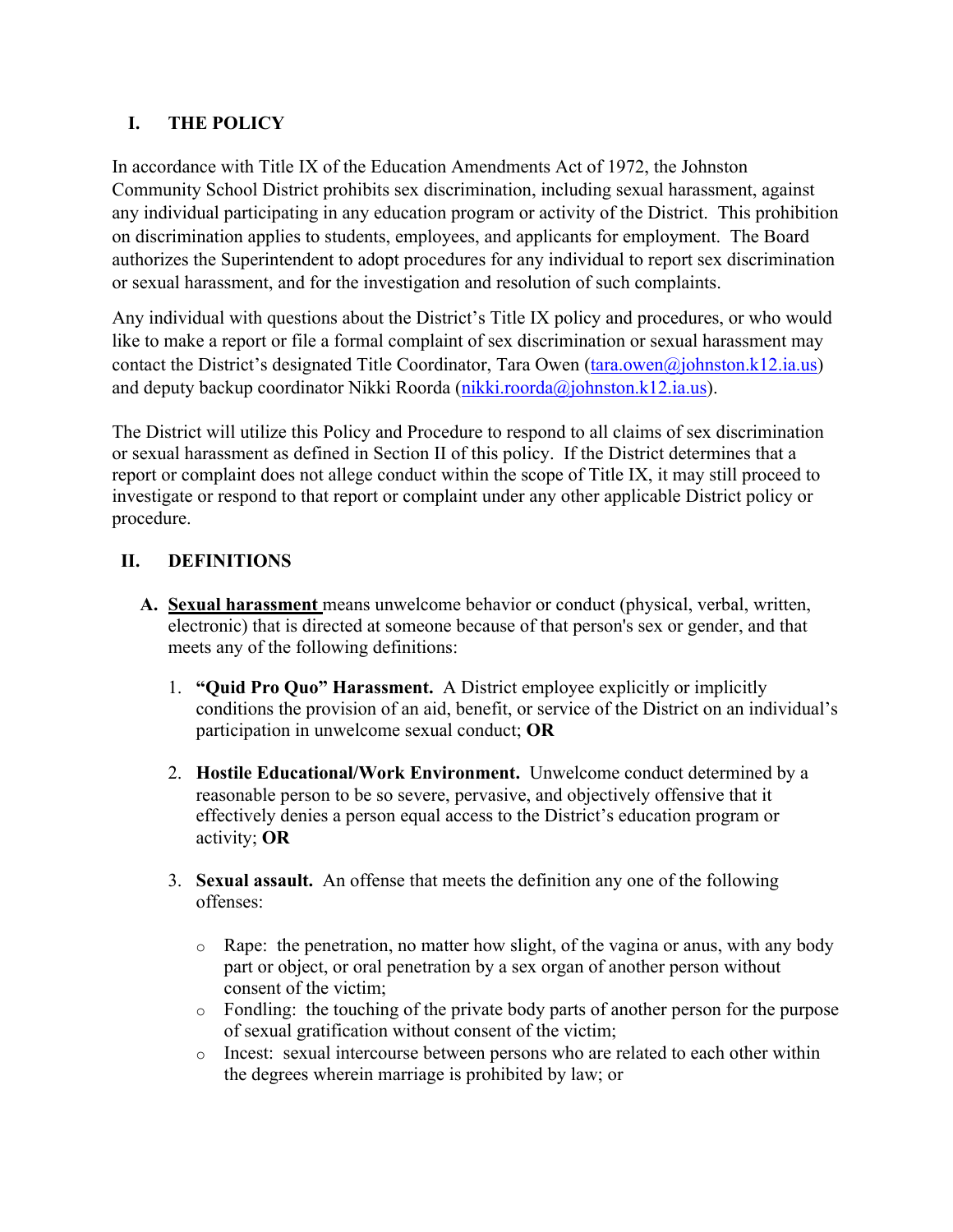o Statutory rape: sexual intercourse with a person who is under the statutory age of consent; **OR**

#### 4. **Stalking:**

- Purposefully engaging in a course of conduct directed at a specific person ("target") that would cause a reasonable person to fear bodily injury to, or the death of, the target or a member of the target's immediate family;
- when the person ("stalker") knows or should know that the target will be placed in reasonable fear of bodily injury to, or the death of, the target or a member of the target's immediate family by the course of conduct; and
- the stalker's course of conduct induces fear in the target of bodily injury to, or the death of, the target or a member of the target's immediate family; **OR**
- 5. **Dating Violence:** violence committed by a person who is or has been in a social relationship of a romantic or intimate nature with the victim. The existence of such a relationship shall be determined based on a consideration of:
	- The length of the relationship.
	- The type of relationship.
	- The frequency of interaction between the persons involved in the relationship; **OR**
- 6. **Domestic Violence:** any felony or misdemeanor crime of violence committed:
	- By a current or former spouse or intimate partner of the victim;
	- By a person with whom the victim shares a child in common;
	- By a person who is cohabiting with, or has cohabited with, the victim as a spouse or intimate partner;
	- By a person similarly situated to a spouse of the victim under the domestic or family violence laws of the State of Iowa; or
	- By any other person against an adult or youth victim who is protected from that person's acts under the domestic or family violence laws of the State of Iowa.
- **B. Consent** means knowing and voluntary agreement to engage in conduct or an activity with another individual. Silence or an absence of resistance does not imply consent. Past consent to engage in conduct or an activity does not imply future consent; consent can be revoked at any time. An individual who is incapacitated (e.g., when a person is asleep, unconsciousness, under the influence of drugs or alcohol, or disability) cannot give consent. Coercion, force, or the threat of either invalidates consent. Under no circumstances can a student give consent to engage in any sexual conduct or activity with an employee of the District.
- **C. Complainant** means any person who alleges that they have been subjected to sexual harassment as defined by this Policy. At the time of filing a formal complaint, a complainant must be participating in or attempting to participate in the District's education program or activity.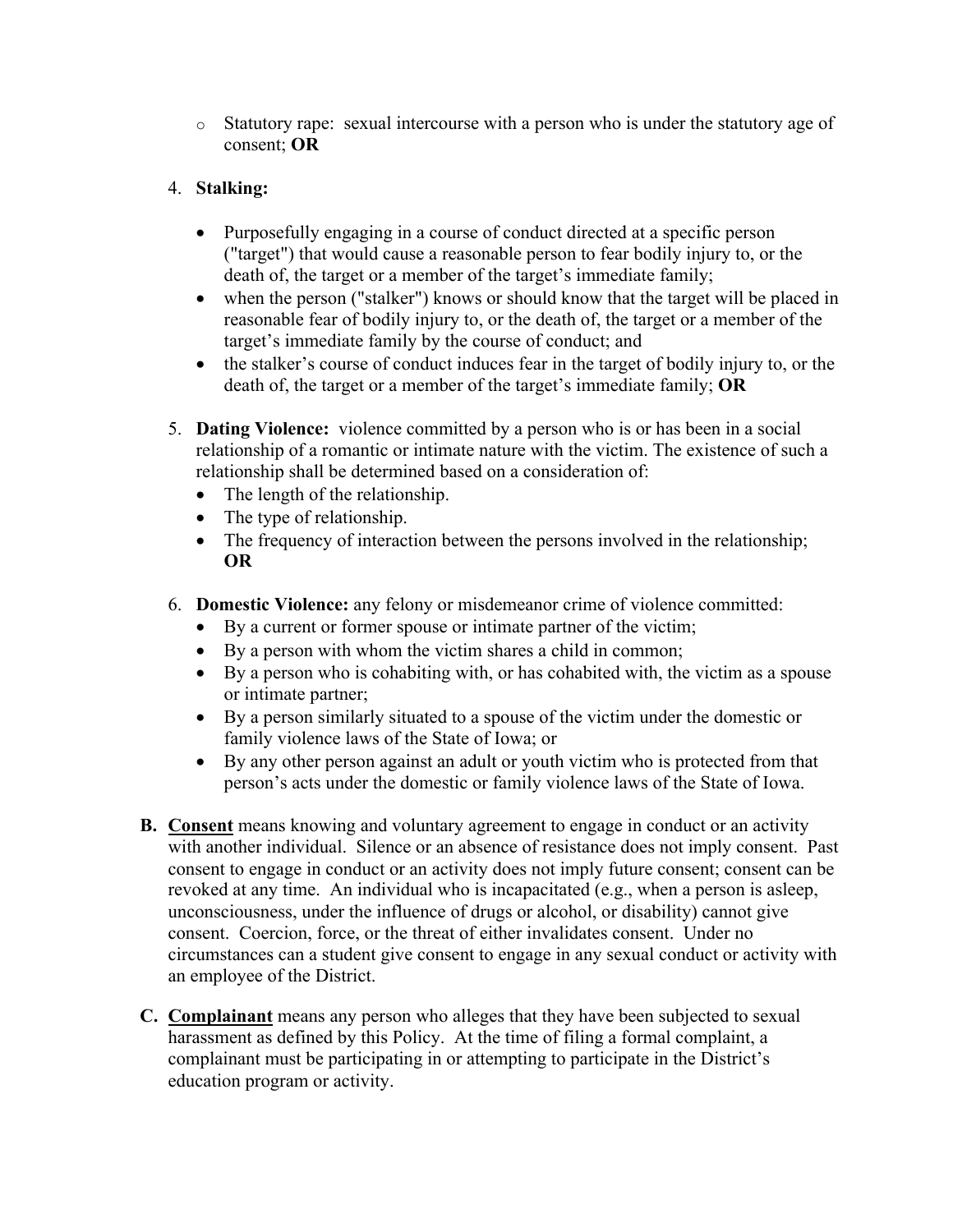**D. Respondent** means any person who has been reported to be the perpetrator of conduct that could constitute sexual harassment under this Policy, and over whom the District is able to exercise substantial control.

## **III. POLICY SCOPE**

This Policy applies to all persons participating in the District's education program or activity, including students and employees and applicants for employment. Under Title IX, the District has jurisdiction over locations, events or circumstances over which it substantially controls the Respondent and the context in which the harassment occurs. The District's jurisdiction is limited to conduct against a person that occurs in the United States.

Any person may make a report of sexual harassment to the District's Title IX Coordinator.

# **IV. CONFIDENTIALITY**

The District is committed to creating an environment that encourages individuals to come forward if they have experienced or witnessed sexual harassment. However, the District cannot promise absolute confidentiality to any party. District employees cannot promise confidentiality to any student who reports possible sexual harassment to them.

The District will keep confidential the identity of any individual who has made a report or complaint of sex discrimination or sexual harassment, or has been identified as the perpetrator or respondent to any such report or complaint, or is a witness to any complaint or investigation, **except** as required to carry out the purposes of this Policy (including the conduct of any complaint resolution process), applicable law, or as permitted by the Family Educational Rights and Privacy Act ("FERPA"), 20 U.S.C. § 1232g.

## **V. REPORTING SEXUAL MISCONDUCT, INCLUDING SEXUAL ASSAULT AND SEXUAL HARASSMENT**

#### **A. Employee Reporting Obligations**

Any District employee who witnesses or becomes aware of sexual harassment has an affirmative obligation to report immediately to the District's Title IX Coordinator or to their building principal or immediate supervisor. Failure to do so may result in disciplinary action against the employee, up to and including termination of employment.

#### **B. Reporting to Law Enforcement**

Because sexual misconduct may constitute both a violation of District policy and criminal activity, individuals who have been subject to criminal sexual misconduct may wish to report their concerns to law enforcement. An individual may proceed under this Policy whether or not they elect to report to law enforcement.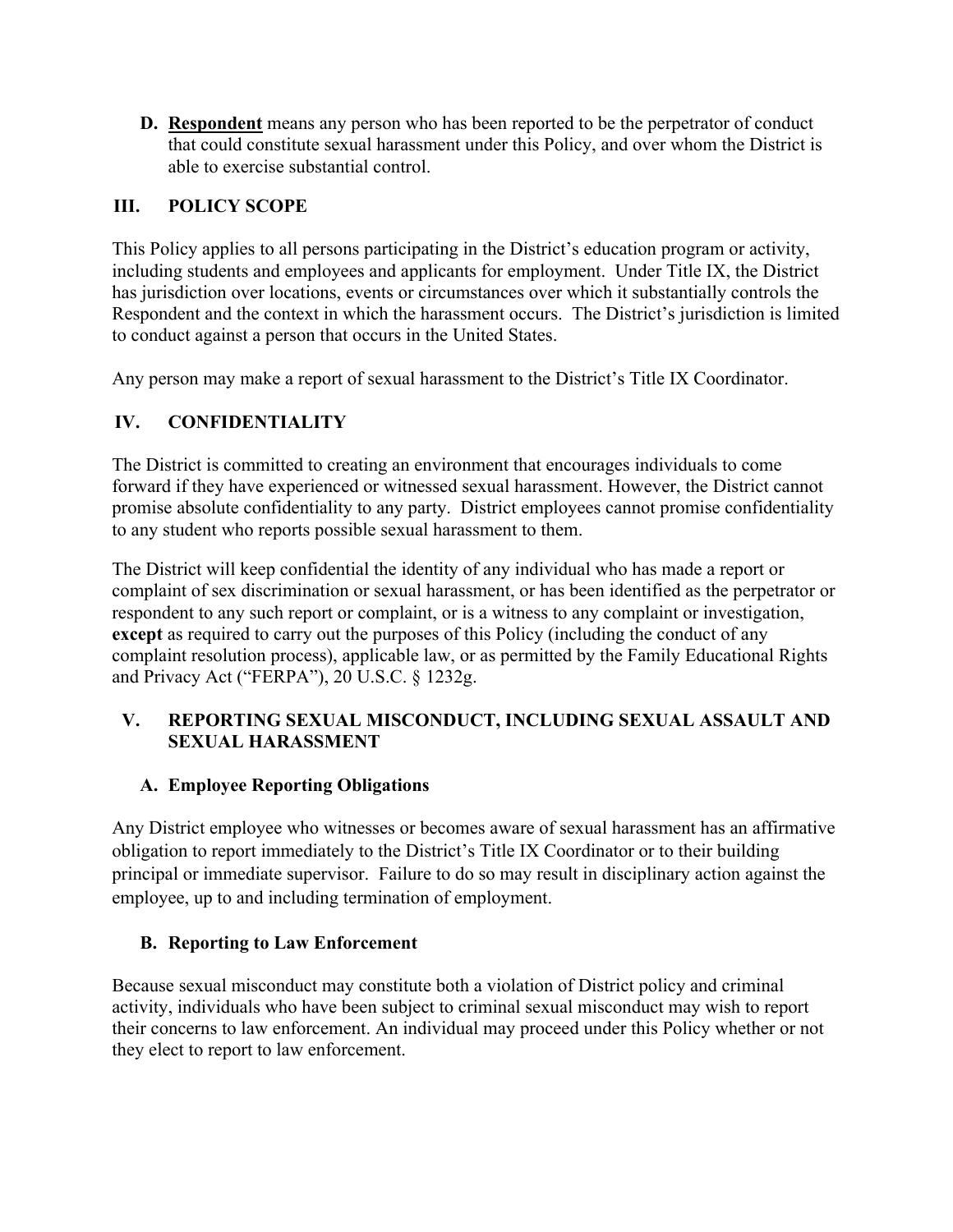## **C. Reporting to the District**

Any individual who wishes to make a report or file a formal complaint of sexual harassment may contact the District's Title IX Coordinator: Tara Owen, Executive Director of School Leadership at tara.owen@johnston.k12.ia.us. Any individual who is subject to, witnesses, or becomes aware of alleged sexual harassment may also submit an anonymous report at https://www.johnstoncsd.org/contact/.

**Allegations that an employee of the District has engaged in sexual harassment toward a student must be immediately reported or referred to the District's designated Level 1 Investigator, and must be handled in accordance with 281 Iowa Administrative Code Chapter 102 (Procedures for Charging and Investigating Incidents of Abuse of Students by School Employees).** The Level 1 Investigator shall be responsible for complying with the requirements of Chapter 102, including with respect to reporting the alleged conduct to law enforcement or other appropriate state agencies. The Level 1 Investigator shall work with the District's Title IX Coordinator to determine how to preserve or restore the student's access to the District's education program and activities.

## **D. Amnesty for Complainants and Participants in Investigations**

The District will not pursue disciplinary action for improper possession or use of alcohol or other drugs against a student who reports in good faith an incident of sexual misconduct, or who participates in good faith in an investigation into an incident of sexual misconduct. The District may still notify the parent/guardian of the student(s) involved in such possession/use to promote the student safety and well-being or otherwise report such possession or use as required by law.

# **E. Retaliation Prohibited**

Retaliation against a person who makes a report or complaint of sexual harassment, or who assists, or participates in any manner in an investigation or resolution of a sexual harassment report or complaint is strictly prohibited. Retaliation includes threats, coercion, discrimination, intimidation, reprisals, and/or adverse actions related to employment or education. Any individual who believes they have been retaliated against in violation of this Policy should immediately contact the District's Title IX Coordinator.

This Policy's antiretaliation protections do not apply to any individual who makes a materially false statement in bad faith in the course of any complaint, investigation, hearing, or other proceeding under this Policy. However, a determination that an individual made a materially false statement in bad faith must be supported by some evidence other than the determination of whether the Respondent violated this Policy alone. An individual who makes a materially false statement in bad faith may be subject to discipline up to and including suspension or expulsion of a student or termination of an employee's employment.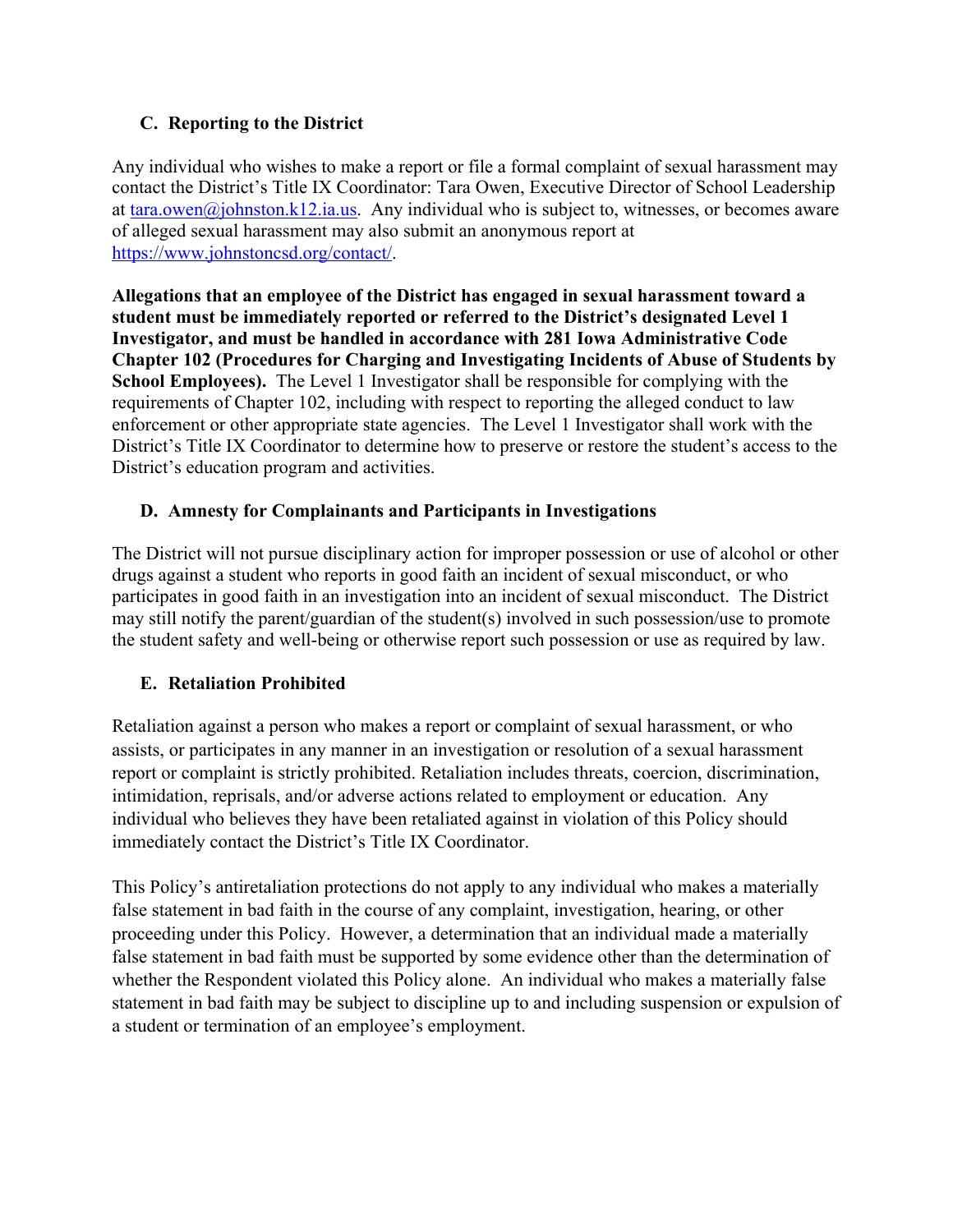## **F. Time Frames for Reporting and Response**

The District strongly encourages prompt reporting of complaints and information. While there is no time limit in invoking this Policy in responding to complaints of alleged sexual harassment, a complaint should be submitted as soon as possible after the event takes place in order to maximize the District's ability to respond promptly and equitably.

The District may not be able to fully investigate a formal complaint against an individual who is no longer affiliated with the District. Under those circumstances, the District will still consider whether it can offer supportive measures to the Complainant or proceed under another applicable law, policy, procedure, handbook provision, or rule.

In all cases, the District will conduct a prompt and equitable investigation of allegations of sexual misconduct. Generally, the District will attempt to complete the investigation and make a determination regarding responsibility within forty-five (45) calendar days of receipt of a formal complaint. However, the District may alter or extend this time with notice to both parties. The time it takes to complete the resolution of a sexual harassment complaint may vary based on the complexity of the investigation and the severity and extent of the alleged conduct, as well as on whether there is a parallel criminal investigation, or if school breaks occur during the process.

## **VI. PROCESS FOR RESPONDING TO REPORTS OF SEXUAL HARASSMENT**

#### **A. Initial Meeting with the Complainant**

Upon receipt of any report of sexual harassment occurring in the District's educational program or activity, the Title IX Coordinator or designee will schedule a meeting with the Complainant in order to provide the Complainant a general understanding of this Policy and to identify forms of supportive measures available to the Complainant with or without the filing of a formal complaint, and to explain the process for filing a formal complaint. The intake meeting may also involve a discussion of any specific supportive measures that may be appropriate.

At the initial intake meeting with the Complainant, the Title IX Coordinator or designee will seek to determine how the Complainant wishes to proceed. The Complainant may opt for: (1) informal resolution; (2) formal resolution; or (3) not proceeding. Supportive measures may still be offered whether or not the Complainant chooses any of these options.

If the Complainant wishes to proceed with either informal or formal resolution, a written document must be filed by the Complainant or signed by the Title IX coordinator alleging harassment against a respondent (the "formal complaint"). Where the Title IX Coordinator signs a formal complaint, the Title IX Coordinator is not the complainant or otherwise a party to a complaint proceeding under this Policy.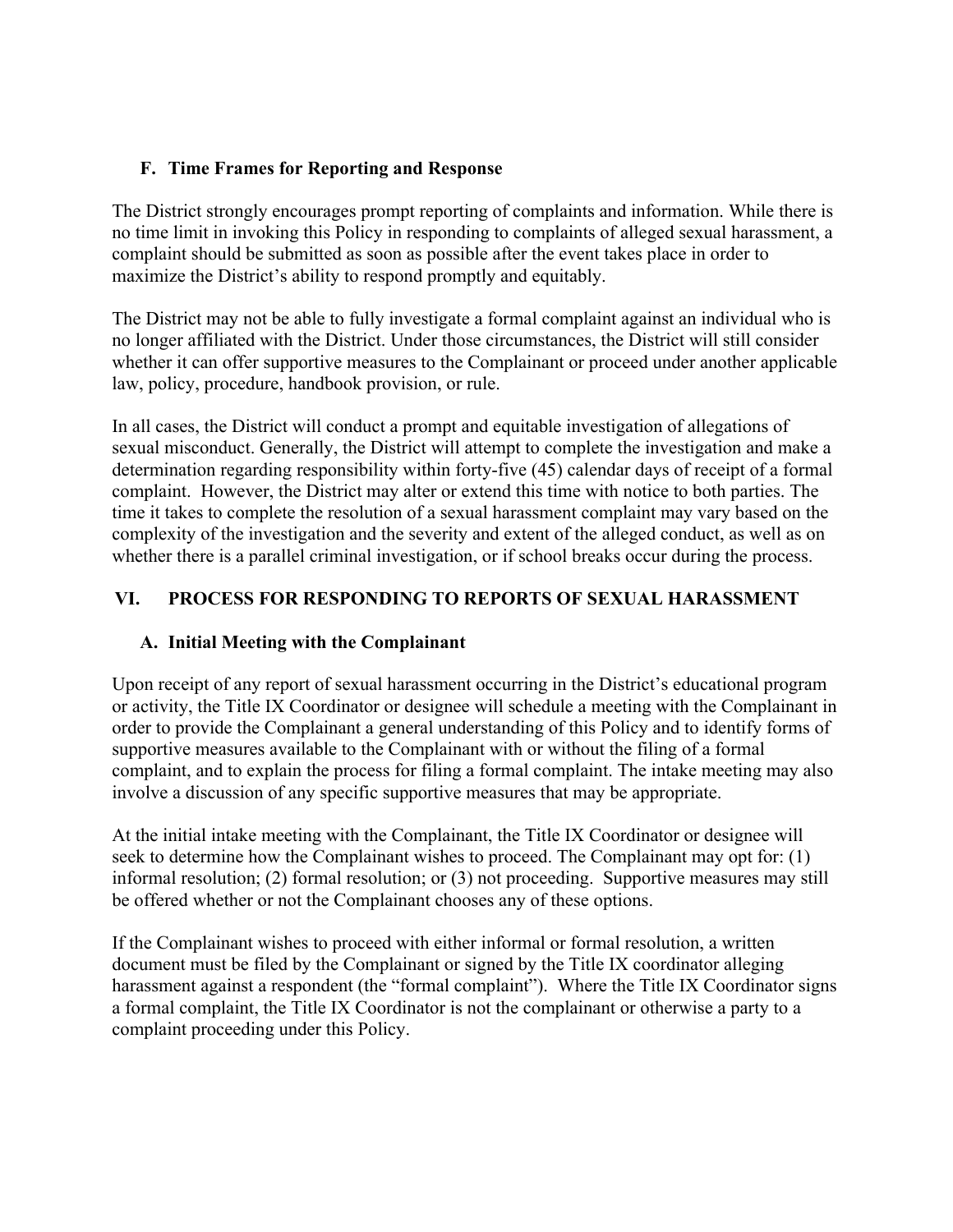#### **B. Informal Resolution**

Upon filing of a formal complaint, a Complainant who does not wish to pursue formal resolution may request a less formal proceeding, known as "Informal Resolution." Informal resolution is available to the parties any time prior to a determination of responsibility being issued.

Informal resolution is a voluntary process that requires the written consent of the Complainant and Respondent. The District will not require the parties to participate in the Informal Resolution process as a condition of enrollment, employment, or of any other right conferred by the District. The Title IX Coordinator will assess the severity of the alleged harassment and the potential risk for others in the District community to determine whether informal resolution may be appropriate. Informal Resolution will **never** be used to resolve allegations involving an employee sexually harassing a student.

The Title IX Coordinator will provide the parties with a written notice setting forth the allegations, the requirements of the informal resolution process set forth in this Policy, the right of any party to withdraw from the informal process and proceed with the formal grievance process at any time prior to agreeing to a resolution; and any consequences resulting from the participation in the informal process, including the records that will be maintained or could be shared by the District.

Upon receipt of written consent from the parties to participate in informal resolution, the Title IX Coordinator will consult separately with the Complainant and Respondent and gather additional relevant information as necessary. The Title IX Coordinator may also put in place any appropriate supportive measures to protect the educational and work environment of the parties.

The Title IX Coordinator will work with parties to determine a mutually acceptable resolution to the complaint. This resolution will be reduced to writing and signed by the Complainant and the Respondent. Once signed, the written resolution becomes final and neither party can initiate the formal grievance process for the allegations in the formal complaint. The written resolution is not subject to appeal.

Either party may, at any time prior to signing an informal resolution agreement, elect to end the informal resolution process and initiate formal resolution instead.

In order to promote honest, direct, communication, information disclosed during informal resolution will remain confidential, except where disclosure may be required by law or authorized in connection with duties on behalf of the District.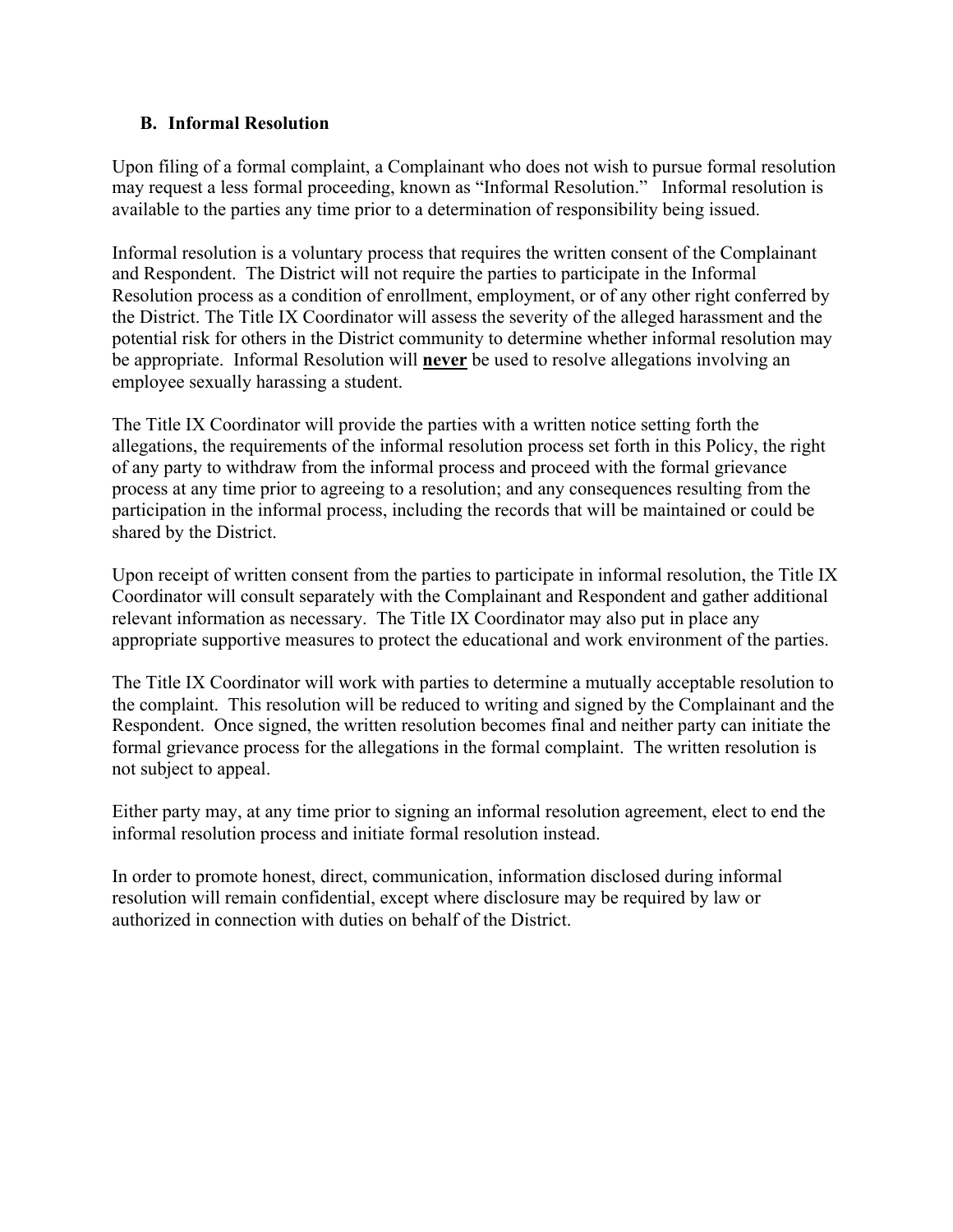# **C. Formal Resolution**

Upon submission of a formal complaint, Complainant may elect to pursue a formal resolution, which is described more specifically in this section.

## **1. Consolidation of Complaints**

The District may consolidate formal complaints of sexual harassment against more than one respondent, or by more than one complainant against one or more respondents, or by one party against another party, where the allegations arise out of the same facts or circumstances.

## **2. Required Notices**

**Notice of Investigation.** If a Complainant elects to pursue a formal complaint, the Title IX Coordinator or designee will provide a written Notice of Investigation simultaneously to both parties notifying the parties of:

- the identities of the parties involved in the incident;
- the conduct alleged;
- the date and location of the incident:
- Respondent's entitlement to a presumption of innocence;
- The parties' rights to have an advisor of their choice at the party's expense, who may be an attorney;
- The parties' rights to review and comment on investigative evidence; and
- The effect of making materially false statements in bad faith during this process.

If, during the course of investigation, the District determines that additional allegations will be investigated as part of the pending complaint, the Title IX Coordinator or designee will provide written notice of the additional allegations to any identified Complainant(s) or Respondent(s).

**Notice of Interviews, Hearings, or Other Meetings.** The Title IX Coordinator shall provide to Complainant and Respondent a written notice of the date, time, location, participants, and purpose of any interview, hearing, or meeting with sufficient time for the party to prepare.

#### **3. Dismissal**

The District shall dismiss any formal complaint made under this Policy if at any time it determines that it lacks jurisdiction under Title IX because the conduct alleged in the formal complaint:

• Would not constitute sexual harassment as defined in Section II of this policy, even if proved,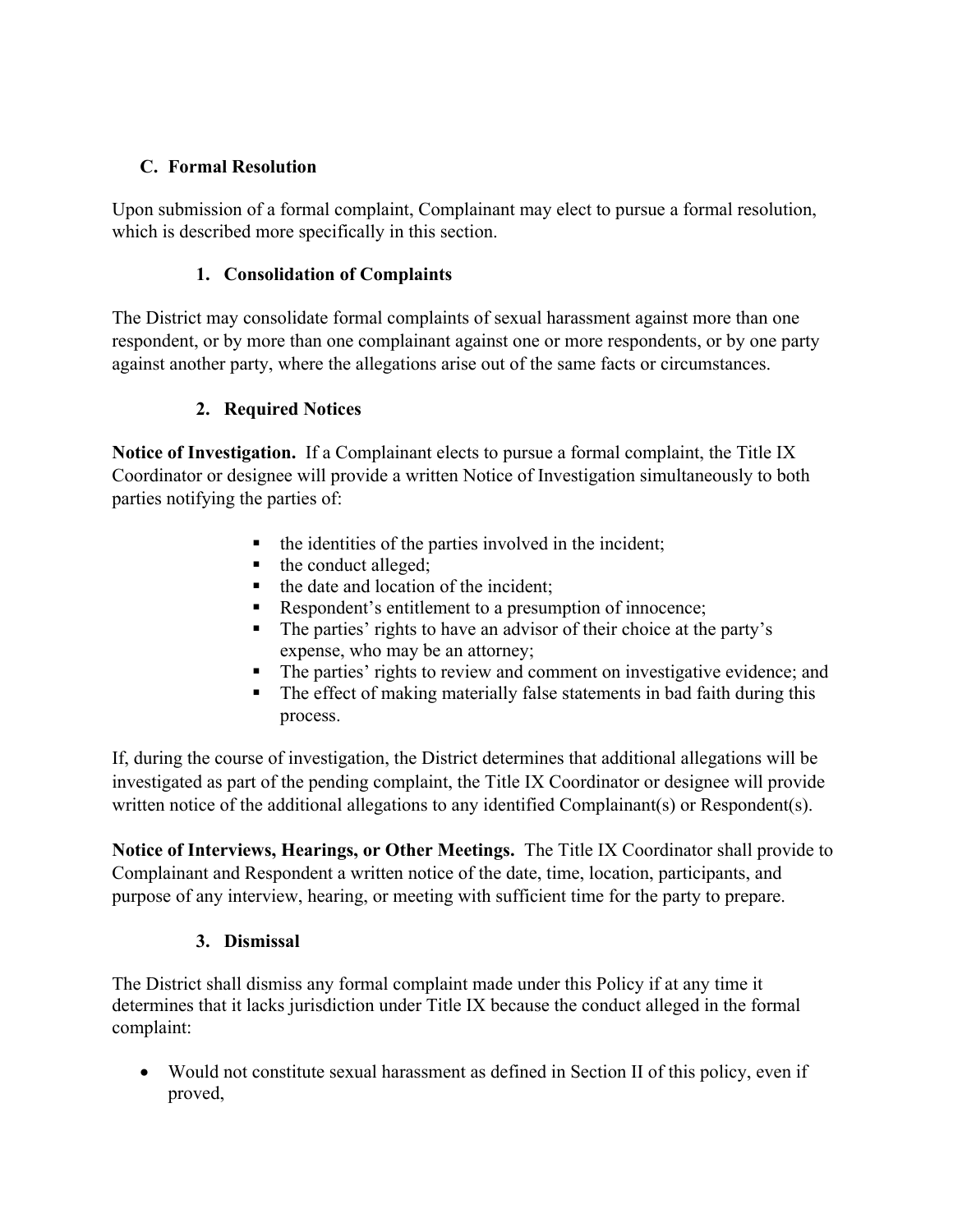- Did not occur in the District's education program or activity; or
- Did not occur against a person in the United States.

The District, in its sole discretion, may dismiss any formal complaint under this Policy if at any time:

- The Complainant notifies the Title IX Coordinator in writing that the Complainant would like to withdraw the formal complaint or any allegations;
- The Respondent is no longer enrolled in or employed by the District; or
- Specific circumstances exist that prevent the District from gathering evidence sufficient to reach a determination as to the formal complaint or allegations. Examples include, but are not limited to, a significant passage of time from the date of the allegation(s) in the complaint to the date the complaint is filed that makes investigation impracticable, or where the Complainant has stopped participating in the process.

Dismissal of a complaint from proceeding under this Policy does not preclude the District from offering supportive measures to any party or from proceeding under any other applicable policy, procedure, rule, or handbook provision applicable to students and/or employees of the District.

Upon dismissal of any formal complaint under this section, written notice of this dismissal and the reason(s) therefor will be provided simultaneously to Complainant and Respondent.

## **4. Investigation**

The Title IX Coordinator shall designate an Investigator to conduct an investigation into any formal complaint. The Investigator must be appropriately trained in conducting Title IX investigations, unbiased, and have no conflict of interest in the present case. The Investigator serves as a neutral fact-finder, and shall interview both parties, relevant witnesses, and gather and review evidence relevant to the outcome of the complaint.

The burden of proof and the burden of gathering sufficient evidence to reach a determination of responsibility rests with the District and not with the parties. Both parties will have an equal opportunity to present witnesses and other evidence (both inculpatory and exculpatory) to the Investigator. Neither party will be restricted in their ability to discuss the allegations or to gather and present relevant evidence; provided, however, that such communications shall not constitute harassment or retaliation against any party other otherwise violate applicable law, rule, or regulation.

The Investigator will evaluate all relevant evidence, both inculpatory and exculpatory, and will not make credibility determinations based solely on a person's status as complainant, respondent or witness.

The Investigator will only access, consider, disclose, or otherwise use a party's treatment records made or maintained by a health care provider, or other records protected under a legally recognized privilege, with that party's voluntary, written consent.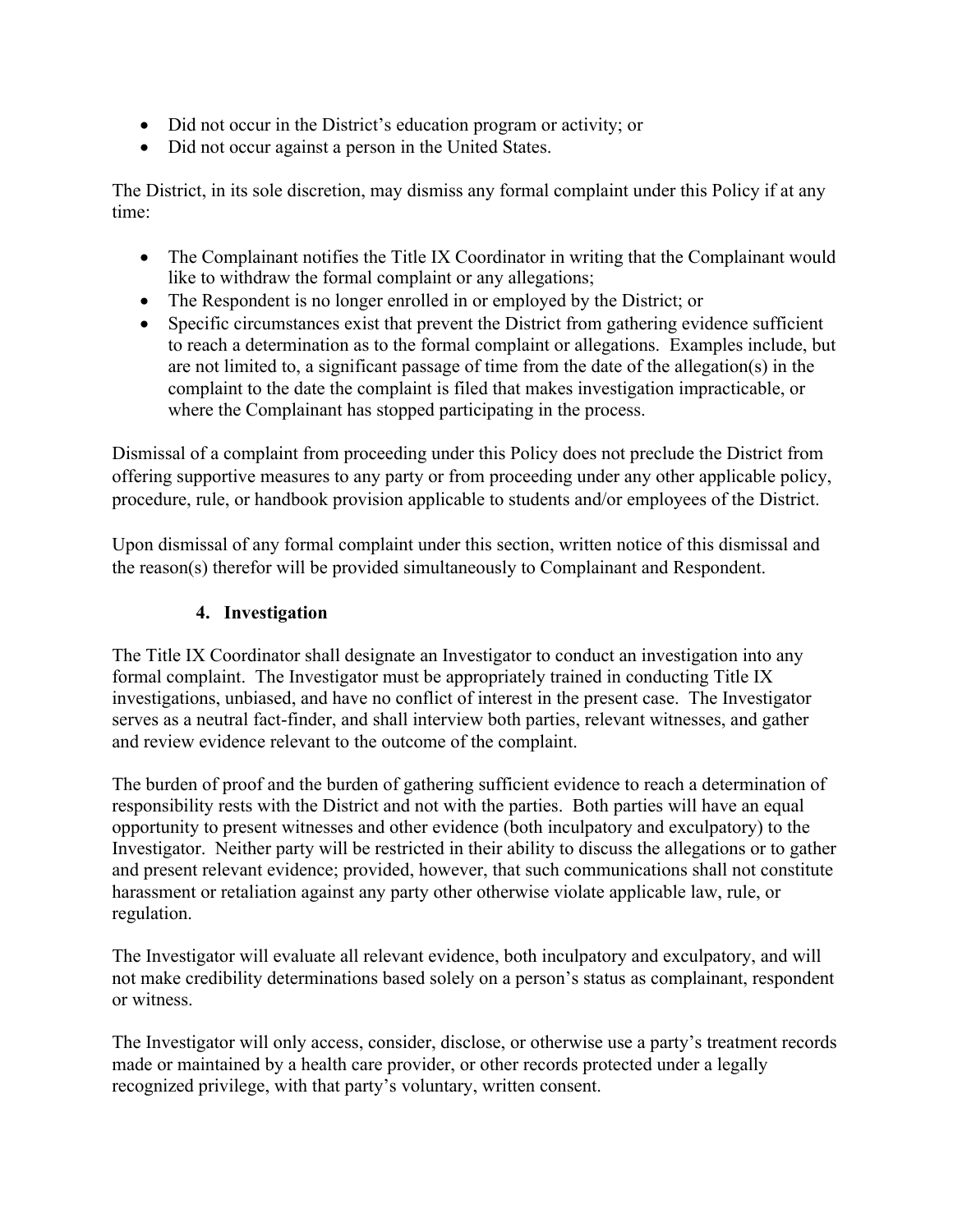Prior to completion of the Investigative Report, the Investigator will provide each party with copies of any evidence obtained by the Investigator that is directly related to the allegations in the complaint. Both parties will have ten (10) calendar days to submit a written response to the evidence to the Investigator. By accepting receipt of this information, the parties and their representatives, if any, agree that the use or dissemination of evidence for any purpose other than those directly related to the parties' participation in the Title IX grievance process is prohibited and may result in appropriate discipline in accordance with District policy.

# **5. Investigative Report**

After conducting the investigation, the Investigator will complete an investigative report that summarizes all relevant evidence, including statements and interviews with the parties and any witnesses, and any documents, records, photographs, recordings, or other evidence obtained by the investigator.

The investigative report will be distributed simultaneously to both of the parties at least ten (10) calendar days prior to a Determination of Responsibility being made.

# **6. Determination of Responsibility**

The Decision-Maker is responsible for determining whether the conduct alleged in the complaint constitutes a violation of this Policy and any other applicable District policies, procedures, handbook provisions, or rules. The Decision-Maker shall not be the Title IX Coordinator or Investigator, and must be impartial and unbiased, have no conflict of interest in the particular case, and have training required by Title IX and this policy.

After receipt of the investigative report and prior to reaching a decision, each party shall be permitted to submit to the Decision-Maker relevant questions to be asked of the other party and/or any witnesses, including those challenging the credibility of the party or witness. The Decision-Maker shall review the questions with the party or witness to whom the questions are directed, but shall not ask any questions that are irrelevant or improperly inquire about the Complainant's sexual predisposition or past sexual conduct (other than where the incidents occurred between the Complainant and Respondent and are asked for purposes of demonstrating consent, where applicable). The Decision-Maker will provide a written explanation to the party of why any question was excluded. The Decision-Maker shall provide the responses of the party or witness in writing to both parties. The parties shall be provided with an opportunity for limited additional follow-up questioning.

If any party or witness does not cooperate with responding to these questions, the Decision-Maker will not rely on any statement of that party or witness in reaching a determination of responsibility. The Decision-maker cannot draw an inference about responsibility based solely on a party's or witness's refusal to answer questions.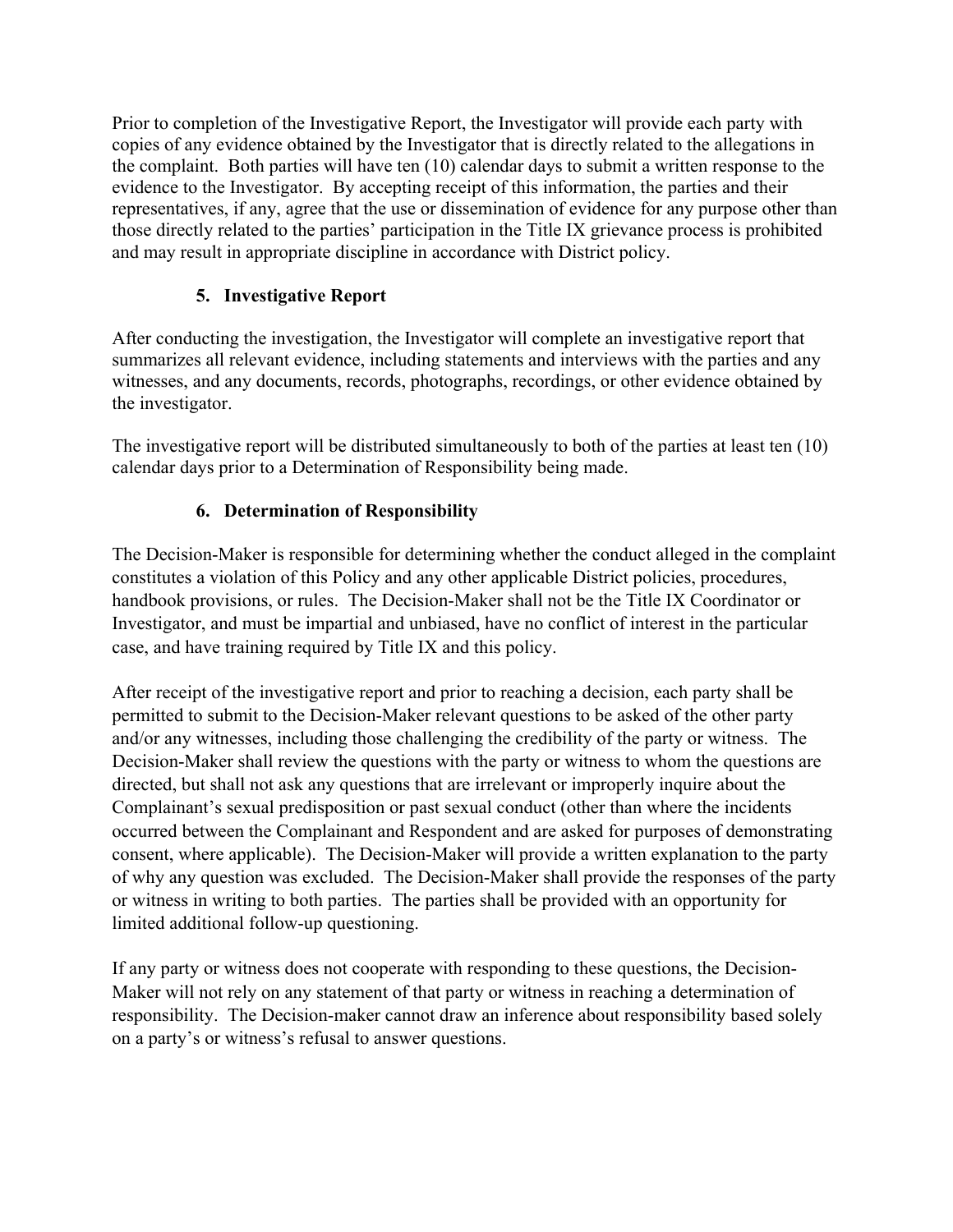# **7. Standard of Proof and Determination**

The determination of whether or not a violation of this Policy occurred will be made on the preponderance of the evidence, or whether it is more likely than not that the Respondent violated this Policy.

## **8. Sanction**

Sanctions and remedies will be determined on a case-by-case basis by the Decision-Maker, where authorized to do so. Where applicable federal or state law, Board policy, contract, handbook provision, or other rule gives authority for issuing of a particular sanction to a different District decision-making body (e.g., school board, IEP team) the Decision-Maker will recommend sanctions to that decision-making body or official, or the Board for further action.

Sanctions may include, but are not limited to a written warning, suspension or expulsion of a student, or suspension or termination of an employee's employment with the District. The Decision-Maker may impose or recommend any sanction that it finds to be fair and proportionate to the violation and in accordance with Board Policy.

Remedies may include, but are not limited to, offers of counseling, training, changes or modifications to class or work schedules or assignments, provision of additional supervision, and other actions as deemed appropriate under the circumstances present in the case. The Title IX Coordinator shall be responsible for implementing any proposed remedies.

# **9. Written Determination Regarding Responsibility**

The Decision-Maker will issue a written determination regarding responsibility, which shall be determined by a preponderance of the evidence. The written determination will include:

- Identification of the allegations;
- A description of the procedural steps taken from the receipt of the formal complaint through the determination, including notifications to the parties, interviews, site visits, methods used to gather other evidence, and hearings held (if applicable);
- Findings of fact;
- Conclusions regarding the application of this Policy and any other relevant District policy, procedure, handbook provision, or rule to the facts;
- A statement of and rationale for the Decision-Maker(s) determination regarding responsibility for each allegation;
- A statement of and rationale for any disciplinary sanctions that will be imposed on Respondent, if applicable;
- A statement of and rationale for any remedies the District will provide to restore or preserve Complainant's access to the District's educational program or activity, if applicable; and
- A statement of the District's appeal policy and procedures.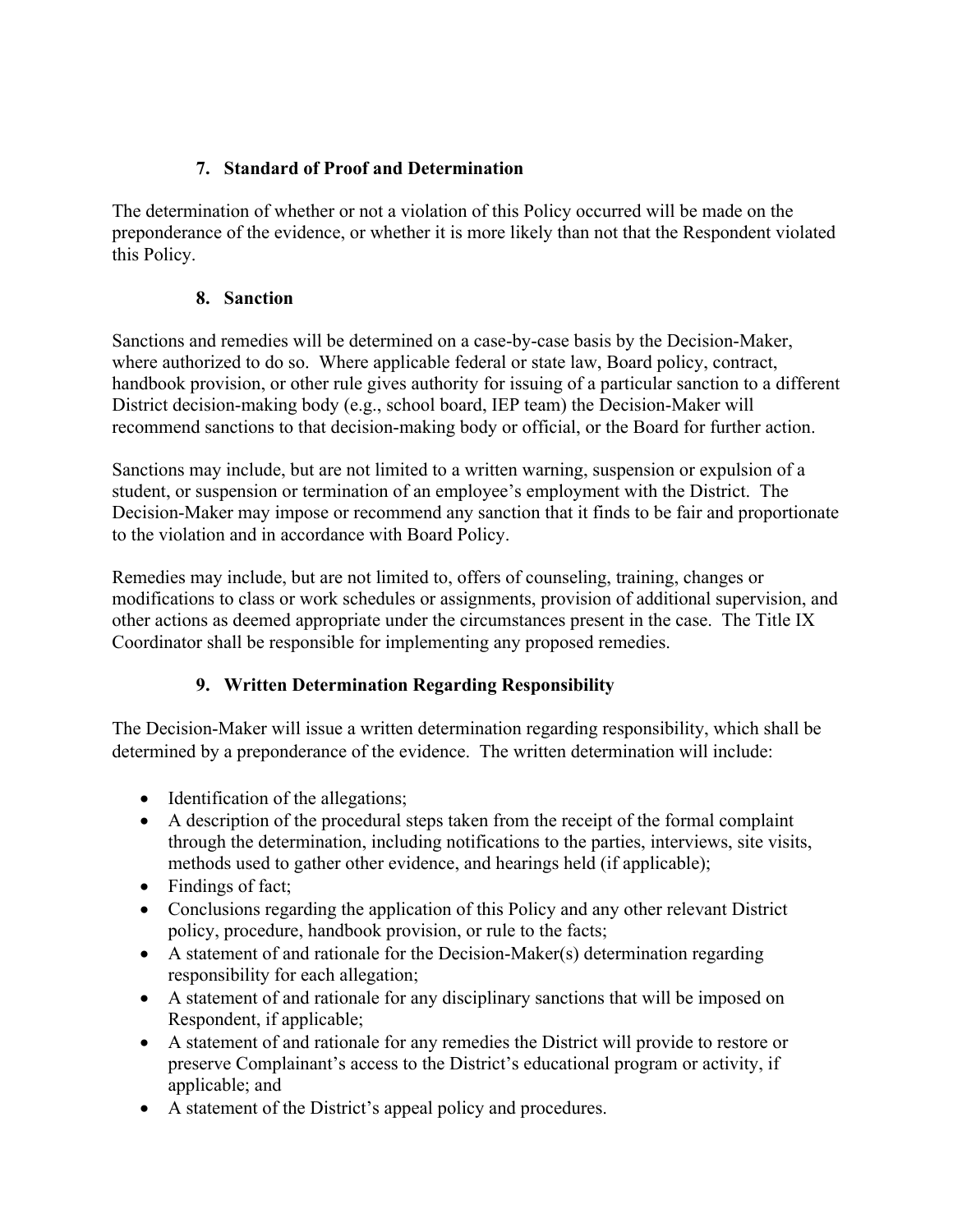The Decision-Maker will provide the written determination to the parties simultaneously. The written determination shall be final, subject to the parties' right to appeal in Section 10, below.

# **10. Appeals**

Within five (5) calendar days of delivery of the written determination to them, either party may appeal the dismissal of a formal complaint, or the Decision-Maker's written determination and/or any sanction imposed by the Decision-Maker to the Title IX Coordinator or her/his designee. Such appeals will be in writing and will be delivered to The Title IX Coordinator or her/his designee, who will deliver the appeal to the Appeal Decision-Maker. The Appeal Decision-Maker or her/his designee will determine if the written determination will be stayed pending the outcome of the appellate decision. Appeals will be limited to any of the following bases:

- A procedural irregularity that affected the outcome of the matter;
- New evidence that was not reasonably available at the time the written determination was issued that could affect the outcome of the matter; or
- The Title IX Coordinator, Investigator(s), or Decision-Maker(s) had a conflict of interest or bias that affected the outcome of the matter.

The Title IX Coordinator or her/his designee will notify both parties in writing if an appeal is received alleging one of the bases for appeal above. Both parties will be given an opportunity to submit a written statement in support of, or challenging, the written determination. The parties' written statements must be submitted within five (5) calendar days of notice of the appeal.

Except as required to explain the basis of new information, an appeal will be limited to a review of the written record of the investigation, the written determination, and the parties' written statements on appeal.

The Appeal Decision-Maker or her/his designee may affirm, reverse, or modify the written determination and/or sanctions imposed, or may remand to the Investigator or Decision-Maker for further action. A written appeal decision will be issued simultaneously to the parties describing the result of the appeal and the rationale therefor. The written appeal decision of the Appeal Decision-Maker or her/his designee is the final decision of the District, and no further appeals are permitted under this Policy.

# **C. Complainant Does Not Wish to Pursue Resolution or Requests Confidentiality**

If the Complainant does not wish to pursue formal or informal resolution and/or requests that his or her report remain confidential, the Title IX Coordinator or designee will inform the Complainant that the District's ability to respond to the alleged sexual harassment may be limited. The Title IX Coordinator or designee may weigh the Complainant's request against the following factors:

- The seriousness of the alleged sexual misconduct,
- Whether there have been other complainants of sexual misconduct against the same Respondent, and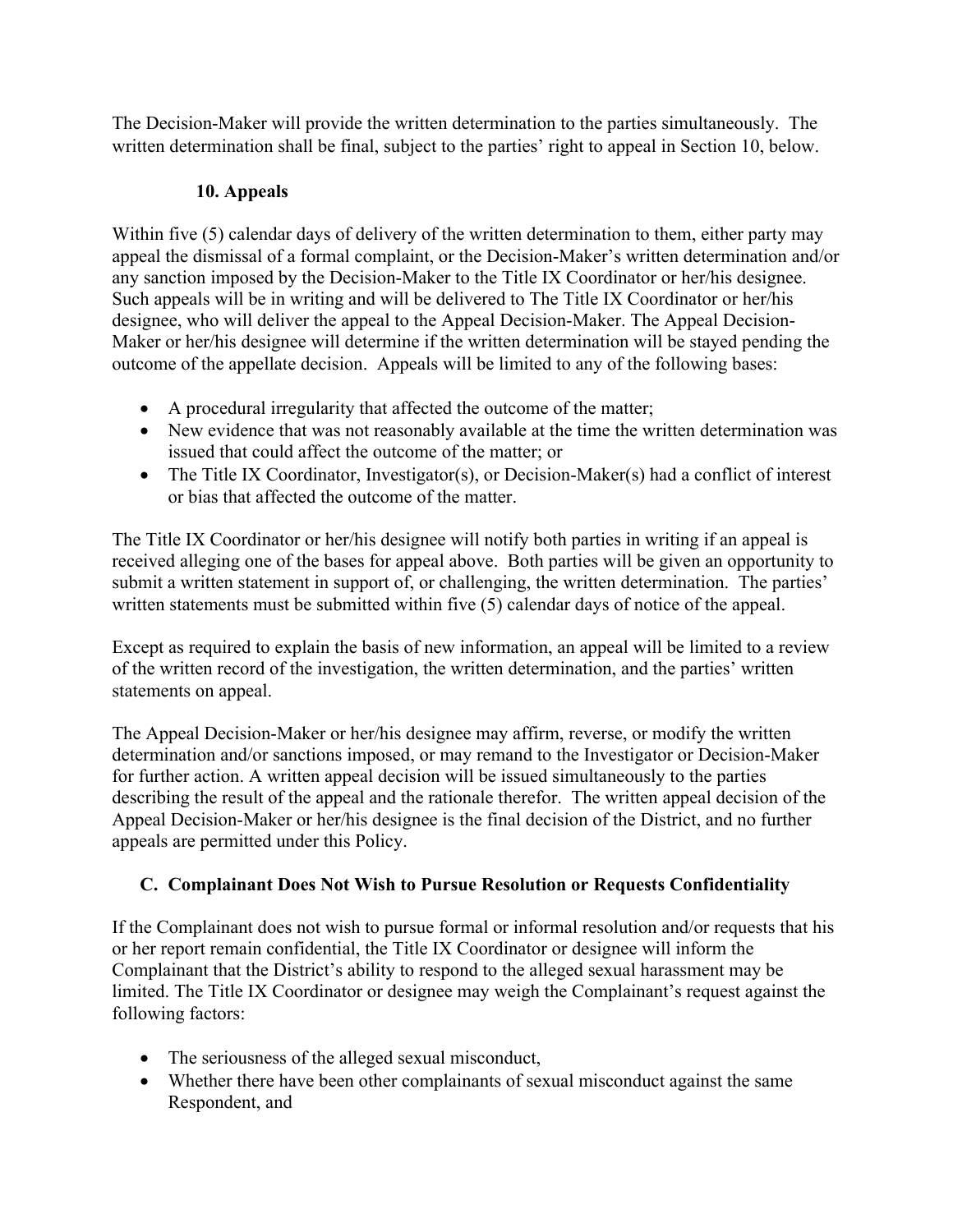• The Respondent's right to receive information about the allegations, including the name of the complainant.

The Title IX Coordinator will only initiate a formal complaint under these procedures against the wishes of the Complainant where required by federal or state law, regulation, or rule, or where doing so is not clearly unreasonable based on known circumstances, based on the potential impact to the District community if the allegations were true.

The Title IX Coordinator or designee will inform the Complainant if the District cannot ensure confidentiality. Even if the District cannot take disciplinary action against the Respondent because the Complainant insists on confidentiality or that the complaint not be resolved, the District reserves the authority to implement supportive measures or other appropriate actions to promote a safe learning environment for the complainant and/or the entire District community.

## **D. Advisors**

Complainants and Respondents have equivalent rights to be accompanied at any stage of the process by an advisor of their choice, who may be a parent or guardian, union representative (where applicable), other support person, or an attorney at the party's sole expense. Advisors may not answer questions on behalf of any party or otherwise participate in any interview or meeting, other than to confer with the party they are supporting/representing.

#### **E. Supportive Measures**

The District may implement supportive measures to preserve or restore the Complainant's access to the District's education program or activity. Supportive measures will be individualized, provided at no cost to the parties, and are non-disciplinary in nature.

Supportive measures may include, but are not limited to:

- Counseling,
- Extension of deadlines or other course-related adjustments,
- Modifications of work or class schedules,
- Mutual restrictions on contact between the parties,
- Leaves of absence,
- Increased security and monitoring,
- Increased supervision and/or escort services, and/or
- Other similar measures.

The District may temporarily remove a student accused of violation this policy on an emergency basis, following an individualized safety and risk analysis that finds an immediate threat to the physical safety of any individual. Any student so removed will be provided with notice and an opportunity to challenge this action immediately following the removal, and any other rights conferred by law. Emergency removals must be consistent with other applicable laws. The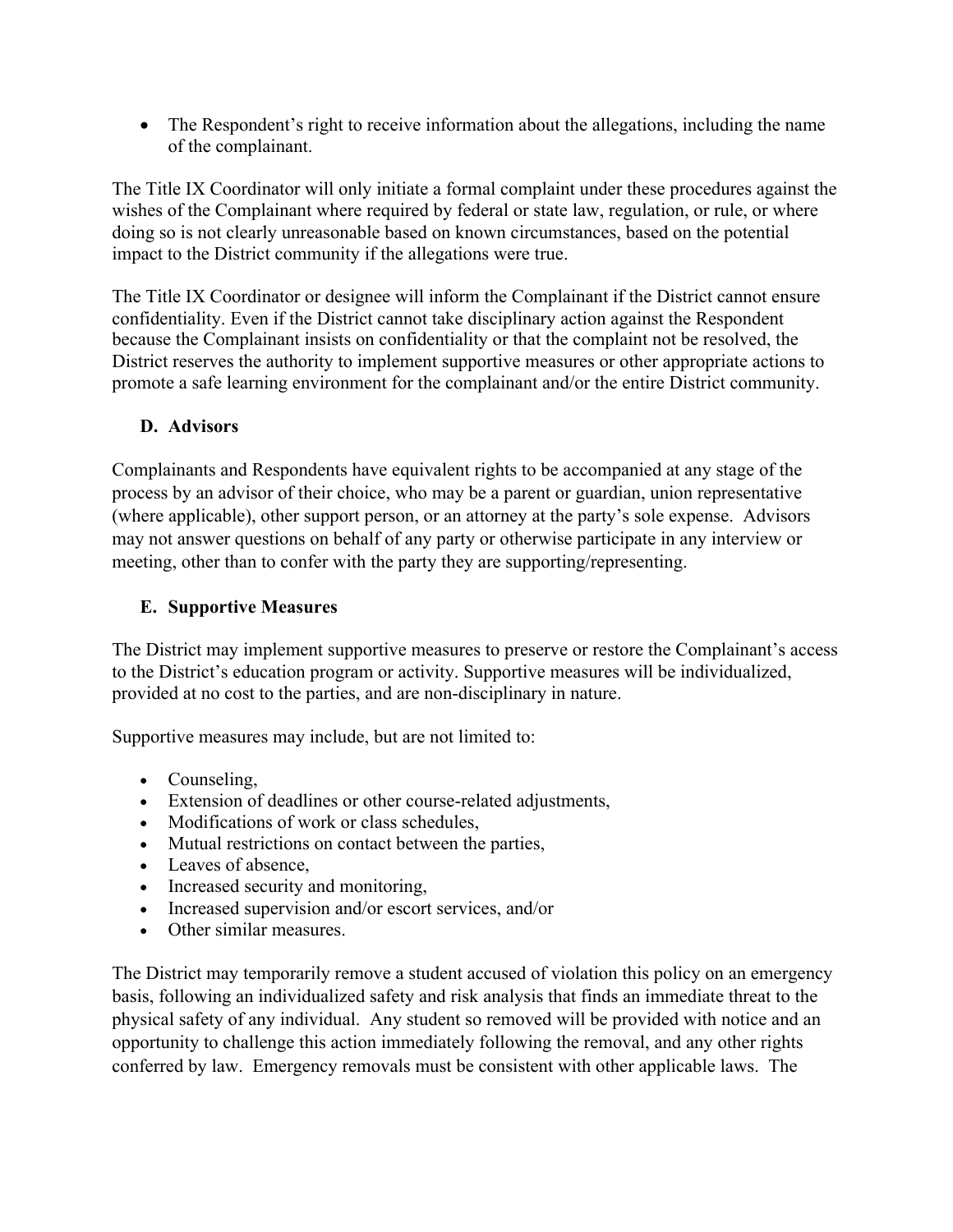District, in its sole discretion, may place an employee accused of violating this policy on administrative leave pending the outcome of the informal or formal complaint process.

#### **VII. RESOURCES AND SERVICES FOR STUDENTS AND EMPLOYEES**

There are resources available to individuals regardless of whether or not they choose to report a violation of this Policy to the District or local law enforcement. Any person may obtain information about services and supports offered to students and employees by contacting the District's Title IX Coordinator.

## **A. External Reporting Resources**

A Complainant may choose to file a complaint with the state and federal agencies listed below.

| <b>Office for Civil Rights</b> | <b>Equal Employment</b>       | <b>Iowa Civil Rights</b>  |  |
|--------------------------------|-------------------------------|---------------------------|--|
| (OCR) – Chicago Office         | <b>Opportunity Commission</b> | <b>Commission (ICRC)</b>  |  |
| U.S. Department of             | (EEOC)                        | Grimes State Office       |  |
| Education                      | Reuss Federal Plaza           | <b>Building</b>           |  |
| Citigroup Center               | 310 W. Wisconsin              | 400 E. 14th Street        |  |
| 500 W. Madison Street,         | Avenue, Suite 800             | Des Moines, IA 50319      |  |
| Suite 1475                     | Milwaukee, WI 53203-          | Toll free: (800) 457-4416 |  |
| Chicago, IL 60661              | 2292                          | Phone: (515) 281-4121     |  |
| Phone: (312) 730-1560          | Phone: (800) 669-4000         | Fax: (515) 242-5840       |  |
| Fax: (312) 730-                | Fax: (414) 297-4133           | TDD: (877) 521-2172       |  |
| 1576 TDD: (877) 521-           | TTY: (800) 669-6820           | Web:                      |  |
| 2172                           | Web: www.eeoc.gov/            | https://icrc.iowa.gov/    |  |
| Email: OCR.Chicago@ed.         |                               |                           |  |
| gov                            |                               |                           |  |
| Web: www.ed.gov/ocr            |                               |                           |  |

# **VIII. PREVENTION, TRAINING, AND POLICY COMMUNICATION**

The District is committed to education, communication, and training of students and employees in order to prevent sexual harassment and to assure an appropriate response when incidents occur. The District will provide information to students and employees on:

- The definitions of sexual harassment:
- District procedures for responding to incidents of sexual harassment; and
- Employee obligation to report any sexual harassment of which the employee becomes aware.

The District will also ensure that individuals who serve as Title IX Coordinators, Title IX Investigators, Decision-Makers, Appeal Decision-Makers, and facilitators of the informal resolution process have adequate training as required by Title IX.